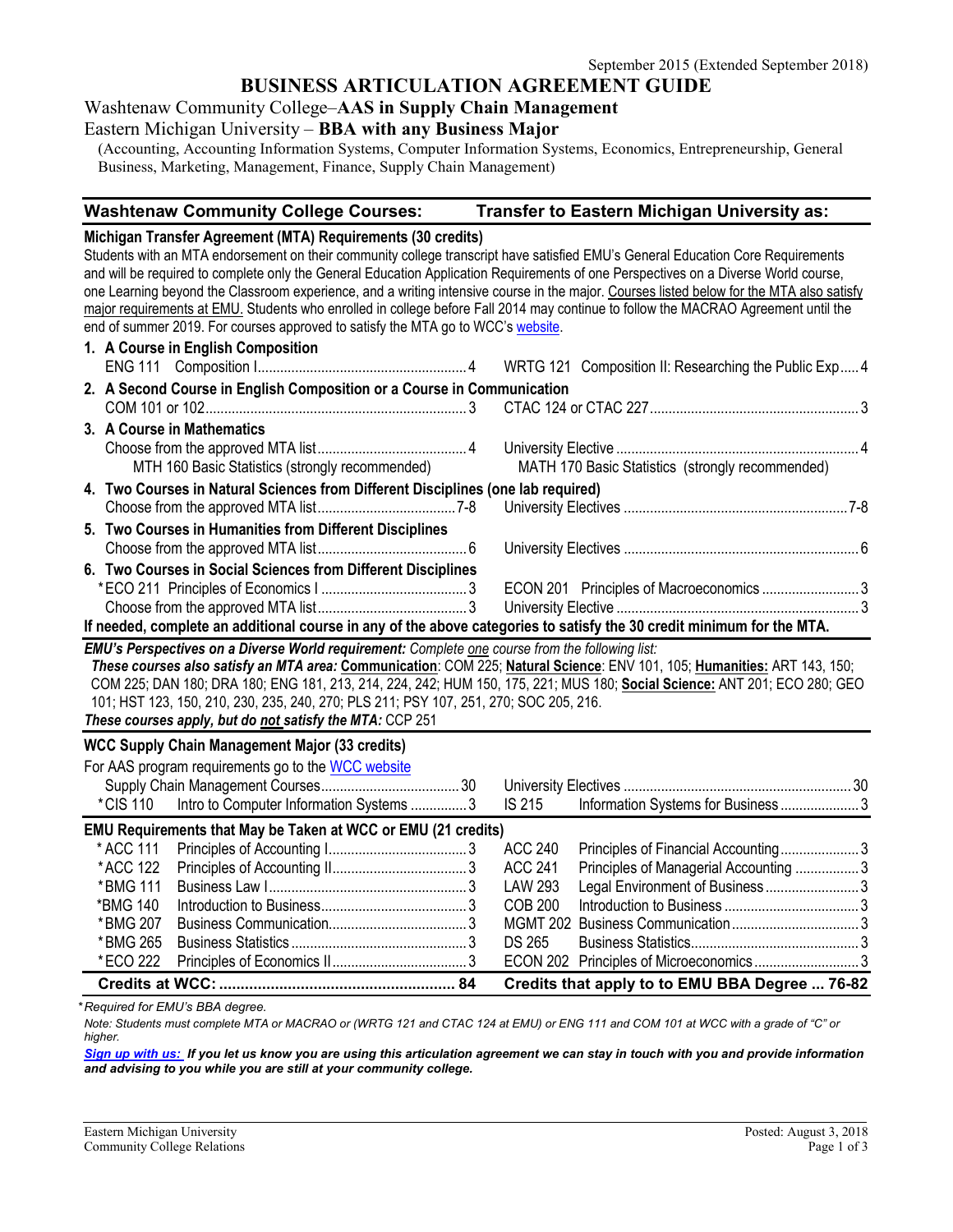# **BUSINESS ARTICULATION AGREEMENT GUIDE**

Washtenaw Community College–**AAS in Supply Chain Management** 

#### Eastern Michigan University – **BBA with any Business Major**

(Accounting, Accounting Information Systems, Computer Information Systems, Economics, Entrepreneurship, General Business, Marketing, Management, Finance, Supply Chain Management)

## **Completion of EMU's BBA Program**

# **Major Requirements (39-48 credits) Business Core (15 credits)** FIN 350 Principles of Finance .......................................3 MKTG 360 Principles of Marketing ....................................3

| MGMT 386 Organizational Behavior & Theory3  |  |
|---------------------------------------------|--|
| OM 374 Intro to Production/Operations Mgmt3 |  |
|                                             |  |
|                                             |  |

### **Discipline Requirements (24-33 credits)**

Students may complete discipline requirements in any of the following areas:

accounting, accounting information systems, computer information systems, economics, entrepreneurship, general business, marketing, management, finance, supply chain management

**Note:** Each student must complete a writing intensive course as part of the major. Consult your advisor for course options.

## **LBC Requirement (0-3 credits)** One Learning beyond the Classroom (LBC) course or noncredit experience must be completed at EMU. Consult College of Business advisor for options.

| <b>University Electives</b>                                                | $(0-3 \text{ credits})$ |
|----------------------------------------------------------------------------|-------------------------|
| Complete enough additional electives to bring the credits at               |                         |
| EMU to 42 credits and the total credits for the program to<br>124 credits. |                         |
| Minimum Credits at EMU: 42-48                                              |                         |

# **Sample Sequence for completing the program:**

*Students following this agreement have the option of selecting any of the following disciplines to complete the BBA: accounting, computer information systems, economics, entrepreneurship, general business, marketing, management, finance, or supply chain management. The recommended course sequence for each discipline can be obtained from the COB Advising Center.*

| <b>Fall Semester</b>                                               | 15 credits  |
|--------------------------------------------------------------------|-------------|
| <b>Winter Semester</b><br>Discipline Requirements or Electives  12 | 15 credits  |
| <b>Summer Semester</b>                                             | 12 credits  |
| <b>Fall Semester</b>                                               | 0-6 credits |
|                                                                    |             |

*\*The minimum credits required to graduate is 124 but the total will vary depending on the business discipline completed at EMU and the*  program completed at WCC. If enough credits are not transferred, additional credits will need to be completed at EMU to satisfy the minimum *required for graduation.*

*Note: Choosing electives wisely will increase your employment opportunities in a competitive job market. The College of Business Advisor will assist you in choosing a minor, or selecting courses in an area such as: world languages, manufacturing, apparel merchandising, health administration, hotel and restaurant management, political science/public administration, construction management, graphic design, professional writing, public relations, internships or cooperative education.*